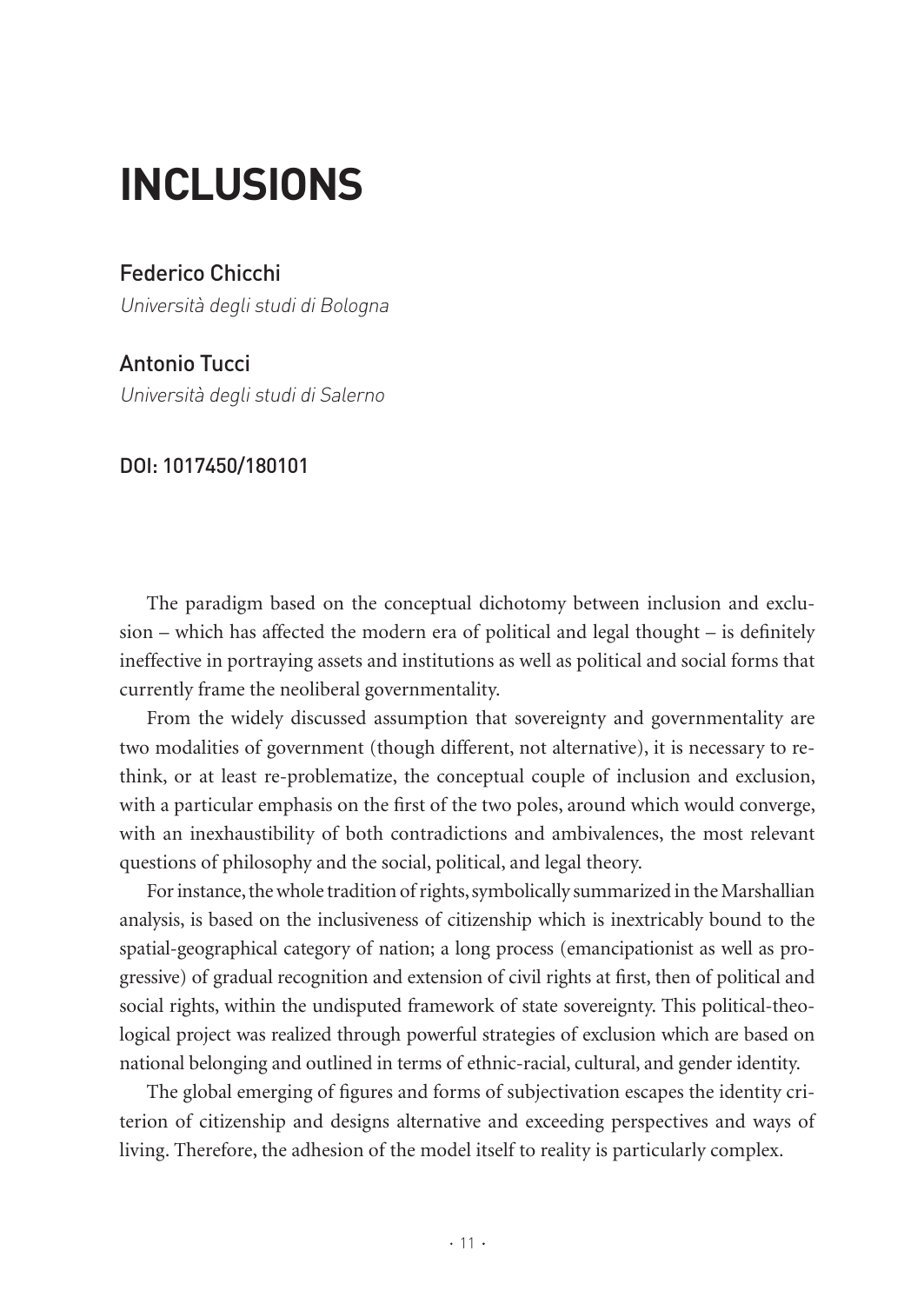The current scenario is, indeed, delineated by an extremely different logic which is, by its very definition, oriented towards inclusion. A tendency for the inclusion of everyone that, unlike the state model, is not founded and legitimized by exclusions. Although these exclusions are inevitably produced (often even as heterogenesis of ends) in the name of security, protection, and empowerment; the new flexible walls and the permeated boundaries ambivalently select – in all their physicality and hardness as well as symbolically – those who must be kept out and those who must be taken in, marking differences, otherness, inequalities and exclusions. In short, we are witnessing forms and modalities of selective and differential inclusion, or better yet, forms of "excluded inclusion" and perhaps softer, less bloody, and in any case non-definitive forms of selective inclusion.

In summary, this ambivalence creates differentiations and grades the levels of inclusion and marginalization; it is a weak normativity that confirms the Foucauldian lesson: this normativity rather than being based on expulsion or assimilation, it is made from on the transformation and adaptation of all the forms of life. Basically the norm normalizes, selects, and marginalizes without disdaining even violent forms of exclusion. Furthermore, in pursuing the goal of eliminating inequalities, overcoming or enhancing differences the rights mark limits as well as cultural and identity borders that are difficult to negotiate. This has a very high price both for those who are included and for those who live in the margins, but above all for those who are excluded because of being conceived as oversupply or even wastes.

From this perspective a well-known literature has questioned, starting from the centrality of the political and juridical categories of humanity and person, the limits of an alleged universalism that is inevitably translated into essentialist – and, therefore, inclusive and excluding – forms of identity through methods and strategies linked, in accordance to the contexts and theoretical frameworks in which they mature, to soft and hard conceptions of politics and law. Several studies, particularly on postcolonialism, have proceeded to attempt a deconstruction of this process within the objective universality, has been unveiled.

This all in the name of a humanity that, in fact, excludes a large part of individuals from the enjoyment of the same rights that are recognized to them: included, but often just formally.

What is particularly prominent in these discourses is that formal categories such as humanity and person are translated in fact – in the name of the ambivalence and overlapping of the logics we have mentioned above – into powerful devices of selection and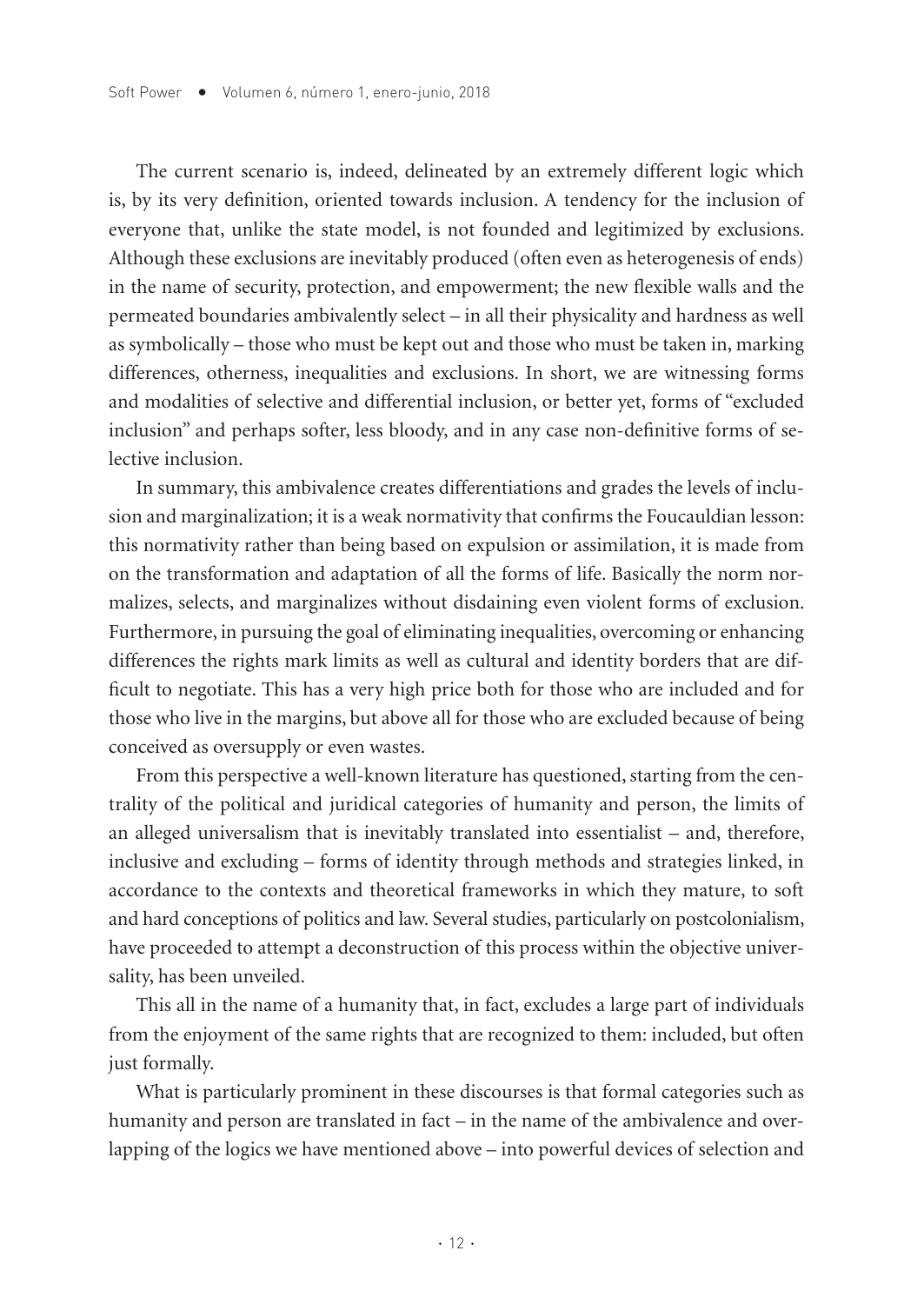thus further exclusions. On the contrary, when all this escapes the softer ways of managing power, strong and repressive conceptions of power (walls, fortifications, border protection) are imposed, to mark the differences between inside and outside, to highlight the gap between normal and abnormal, in the name of security and protection. The limits, boundaries and barriers are defined in a precarious, unstable and porous way despite their rigid and impermeable stretches.

Recent governmental studies show a substantial deterritorialization of the modern security imaginary: a re-reading of the border, of the identity spaces as a discursive realms of protection and increase, which therefore does not only focus on repression but also refers to agency forms, perhaps ordered and normalized, for the sake of the porosity and flexibility of the geographical, political, cultural limit.

Ultimately we are dealing with government techniques that do not formally exclude anyone; they rather include selectively on the basis of compatibility with criteria that vary depending on the objectives for which the exercise of government is implemented.

This implies a reflection on the connotations that the agency takes, and hence on the placement and positioning of the subjects in relation to the plural incarnations and articulations of power and constructions within which individuals are placed and act. These are constructions which invent new forms or reproduce the old ones, giving them unusual connotations: citizenship, public space, border, etc.

Thus, a relational and procedural, hereby inclusive, approach is supported by the power that marks all the transfer and displacement from purely vertical-repressive and inclusive-excluding conceptions, towards forms of progressive immanency of the norm; even though these forms "transfigure" the institutions, the subjects and the places of law and politics, they maintain all the problems that derive from the neoliberal "promise" of the progressive and potential inclusion of all. On a theoretical level, this entails an inevitable rethinking of the techniques and practices of government, which find their definition intersected between disciplinary and governmental logics – as masterfully written by Deleuze in the "Postscript on the Societies of Control" – but there are still evident "impure" statements of sovereign powers. The dichotomous relationship between ruler and ruled is evidently shifting towards a connotation oriented to subjectivation and subjugation.

This issue of *Soft Power* essentially revolves around a question, as essential as it is open to plural and different answers and declensions: How can we reconsider the categories of political and legal philosophy, or of social sciences as a whole, that examine issues whose topic we are discussing here?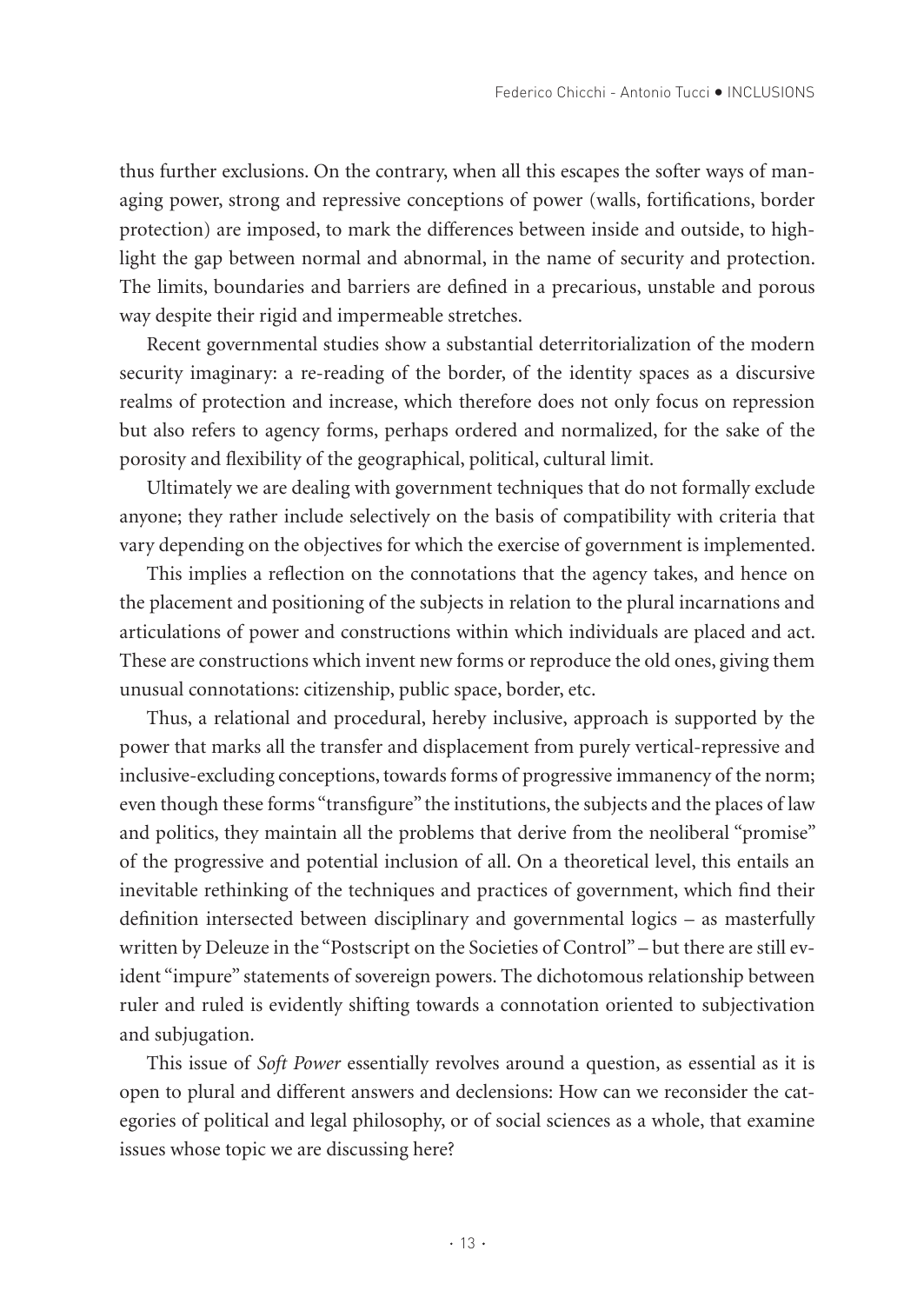Regarding this, the contributions provided by the authors can be traced back to some fundamental core themes. An initial core theme puts the disciplinary and governmental devices into traction: In their essay Dardot and Laval show the relevance, in the neoliberal society, of inclusive type of public policies, without them ending up to threaten the overall coherence of its operating devices, (because of) fundamentally based on governmental techniques of individualization. Bazzicalupo, from his standing point and in continuity with the analysis of Dardot and Laval, highlights a tendency in neoliberal governmentality towards unlimited exclusivity which is regulated and made selective through the universal law of competition. However, both on the subjective level and on the level of complex political formations, we are witnessing the translation of the processes of inclusiveness into identity instances that produce new and unprecedented infra-governmental territorializations.

Through the undeniable awareness of a "triangulation" between sovereignty, discipline, biopower, as a criterion for reading the dynamics of contemporary power, Chignola analyzes, referring to Deleuze, the theme of control that is outlined in the double form of "biopolitics algorithms" and of the standardization; they capture forms of life at the service of capitalism by means of the selection and processing of big data and information packages, produced incessantly in and on the network by social activity.

The essay by Campesi, Donadio, Pannarale, Pupolizio, like those of Marceno and Barbara Henry, are placed within possible reformulations of the inclusive/excluding paradigm that focus attention on the forms of discrimination and ethnic/racial and gender oppression. The first essay starting from the empirical case of the reception system for asylum seekers in Italy shows how this paradigm is graduated from a maximum of exclusion to a maximum of inclusion, concluding that even the best reception practices have an irreducible ambivalence between reception and integration. In the essay by Barbara Henry, the concepts of self-mastery, intersubjectivity, asymmetry and recognition assume a fundamental role in the critique of the subversive dynamics inscribed in the binary logic and male/female dichotomy, on by which the discourses produced by patriarchal power are marked. The theme of resilience, which in Marcenò's essay works as a matrix of neoliberal processes of subjectivation, takes on a particular connotation when it is read in relation to the concept of empowerment. Whether it is women or people in poverty, empowerment needs the categories of vulnerability, security, and care in order to be brought into focus.

In order to discern the notion of inclusion, it is necessary a reference to the issue of the public space and political agency. By definition indeed, democracy performs itself as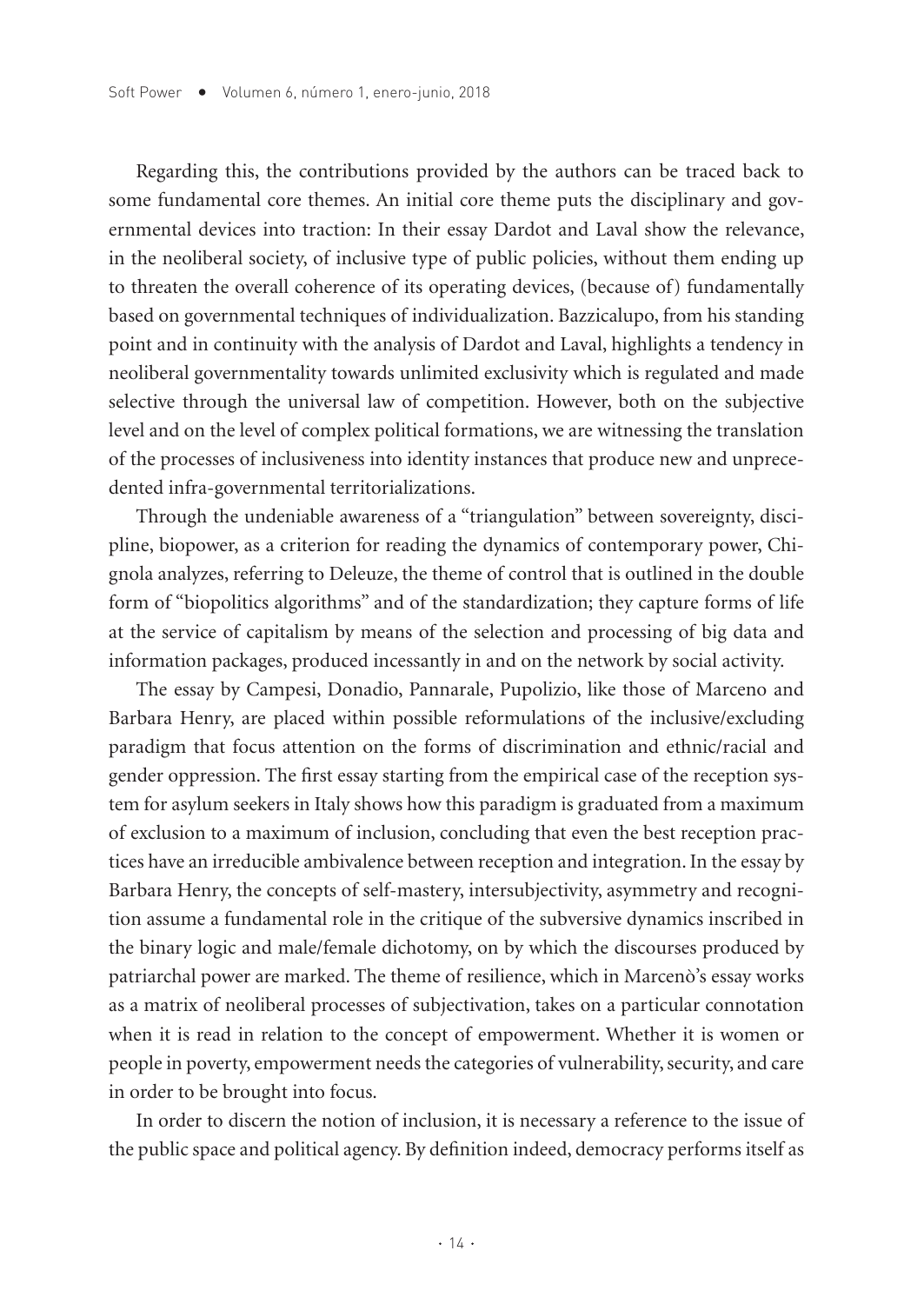a 'the' place of inclusion, even when, as in the Athenian experience itself, it's built on exclusion devices. Palano fits into the debate on the Western liberal democracy, assuming the idea of a cultural theory of democracy, which is able to reinstate conflict in the core of politics as a main criterion for a definition of democracy; repositioning in this way the excluded – "who has no-part" as Ranciere says – in the core of definition. Exploring the nexus between autonomy and citizenship as "constitutive elements of democracy", Lalatta Costerbosa provides an inclusive definition of democracy, supporting, in the wake of Arendt, a vision of the public space as a gradual contraction of the spaces of exclusion. Finally, Ana Hounie and Federico Chicchi suggest to set in tension and investigate the relationship between political and clinical space. The current practices of psycological intervention show us clearly how neoliberal practices of government operate, engaging the subject in a market-like logic, obeying to a principle we can call, quoting Lewkowicz: "de haber subjetivación o sujeto, entonces que haya lo máximo posible de eso". Therefore, according to the authors, rethinking the space of "the clinic" in connection with the space of "the politics" (and vice versa) can help open a new tension field of ethic construction for social bonds, able to face in a new way the present, increasingly porous and uncertain openings between social inclusion and exclusion.

The "Notas y Discusiones section" of this issue of *Soft Power* deals with the analysis of an important volume published by Sandro Mezzadra and Brett Neilson, in English for the Duke University Press (2014) and then in Italian for the Mulino (2014) entitled *Border as Method, or, the Multiplication of Labor.* The volume focuses on some core themes of the mentioned issue in an extremely original and meaningful way. In particular, the discussion is composed of three contributions that in different ways, even if mostly convergent, provide some important keys for interpreting the volume of Mezzadra and Neilson. The first contribution, proposed by Niccolò Cuppini and Margherita Grazioli, examines critically and analytically the volume structure, highlighting for each chapter the theoretical context and the contents within which it is constituted. In this sense, Cuppini and Grazioli interpret *Border as Method* as a huge and complex archive, within which "The density of the theoretic profiles sometimes becomes a vortex". One of the most interesting points of their analysis concerns the discussion around the concept of differential inclusion, a topic that occupies the second part of the volume and which, as the authors of the note underline, represents one of the most generative contributions of the book. Cuppini and Grazioli's study of the differential inclusion captures, in particular, the inhomogeneous temporality of the migrant condition and the convergent action of diverse differential exclusion regimes. It is a fundamental theme of